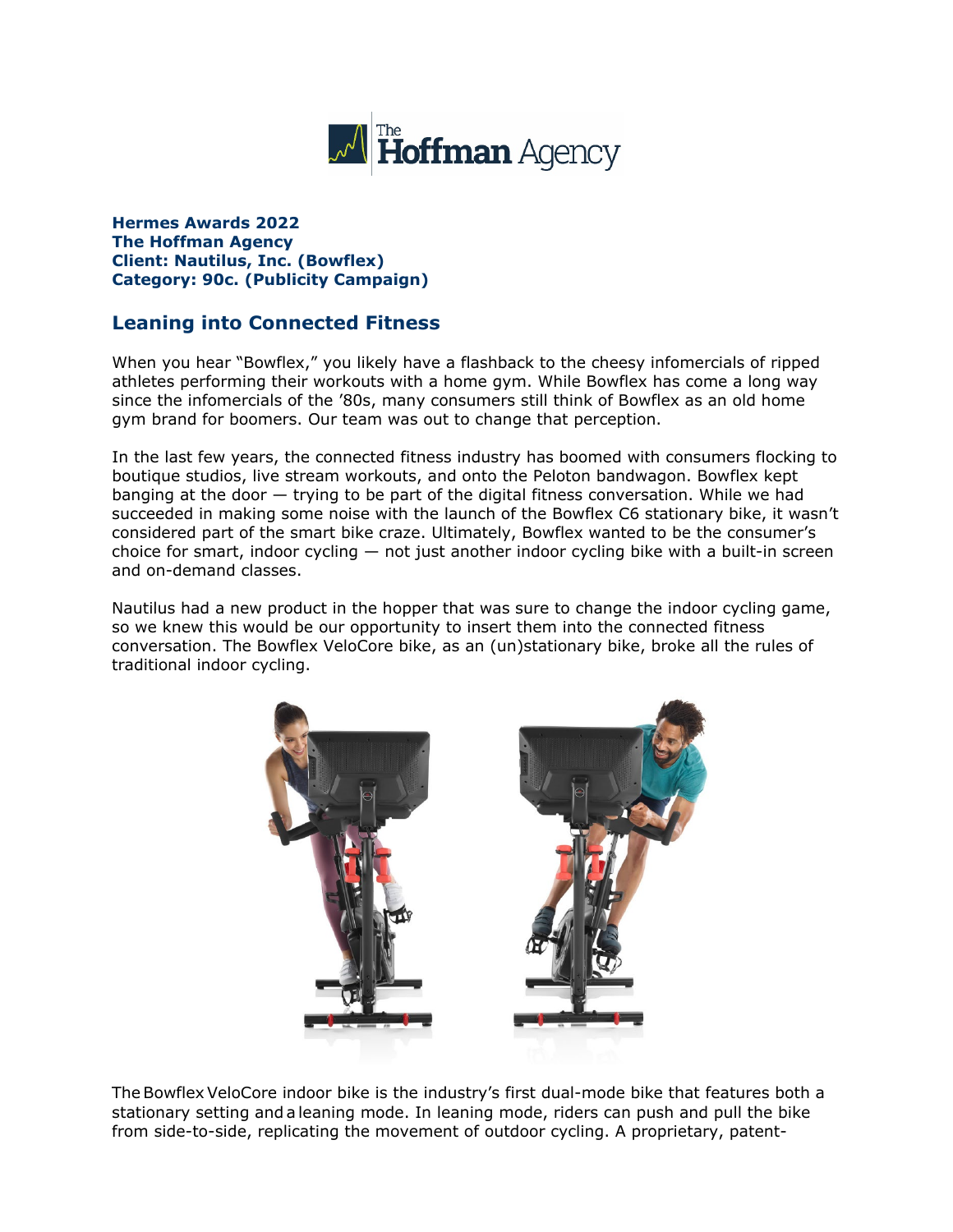pending lock-out feature keeps the bike in stationary mode, so you can opt for a traditional cycling workout if desired. The VeloCore is also Bowflex's first connected bike, and with the JRNY digital fitness platform, exercisers are treated to an immersive experience with engaging digital content on a 22'' HD touch screen, customized coaching and a library of trainer-led content.

While launching a revolutionary bike when the level of demand for home fitness products was off the charts due to the pandemic sounds promising, we faced a handful of obstacles. The supply chain was beyond our control  $-$  products were taking months to be delivered to consumers. Additionally, the bike's leaning feature could be perceived as "gimmicky." How would we prove that the side-to-side feature mimicked that of an outdoor cycling experience and provided a better workout than a regular stationary bike, which justified the price tag? How would we make consumers understand that this was not your average smart indoor bike experience?

It was up to PR to validate the bike's legitimacy and shift the Bowflex brand narrative.

### **Leaning on Media Relations**

With a slim budget, a disrupted supply chain and high expectations from Nautilus executives, our team got to work. To drum up excitement  $-$  virtually  $-$  would be a new approach for our team, but we had a strategy.

We opted to direct our attention to media reviews because they would effectively validate consumer purchase decisions, insert Bowflex into the connected fitness conversation and position us an alternative to Peloton and the many other competitors. [Research](https://www.brightlocal.com/research/local-consumer-review-survey/?SSAID=314743&SSCID=a1k5_cq8or) shows that 77% of people regularly read online reviews and 79% trust online reviews as much as a personal recommendation. Further, 94% of consumers say positive reviews make them more likely to use a business.

We needed media validation yet were allotted a sparse 10 bikes, so we needed to carefully select the journalists we placed them with.

To spark media interest, we focused on messaging that would not only insert us into the connected fitness conversation, but also break through the noise with a product no one saw coming — the first leaning bike on the market. We leveraged the following messaging:

- VeloCore's industry-first leaning mode delivers results: toned and define arms and a stronger core.
- VeloCore is a completely new way to bike at home that's made to ergonomically move just like you, activating muscles in your arms and core while challenging you to exercise daily with addictive digital experiences that help you to meet your goals faster.
- Leaning side-to-side in virtual destinations mimics real-world experiences and outdoor freedom.
- The built-in HD touch screen provides limitless daily motivation through streaming content, custom coaching and more.
- VeloCore provides you with the confidence to improve performance no matter your fitness level — delivering variety through both the hardware (stationary or leaning) and the digital experience (custom coaching, Explore the World, streaming, workout videos and more).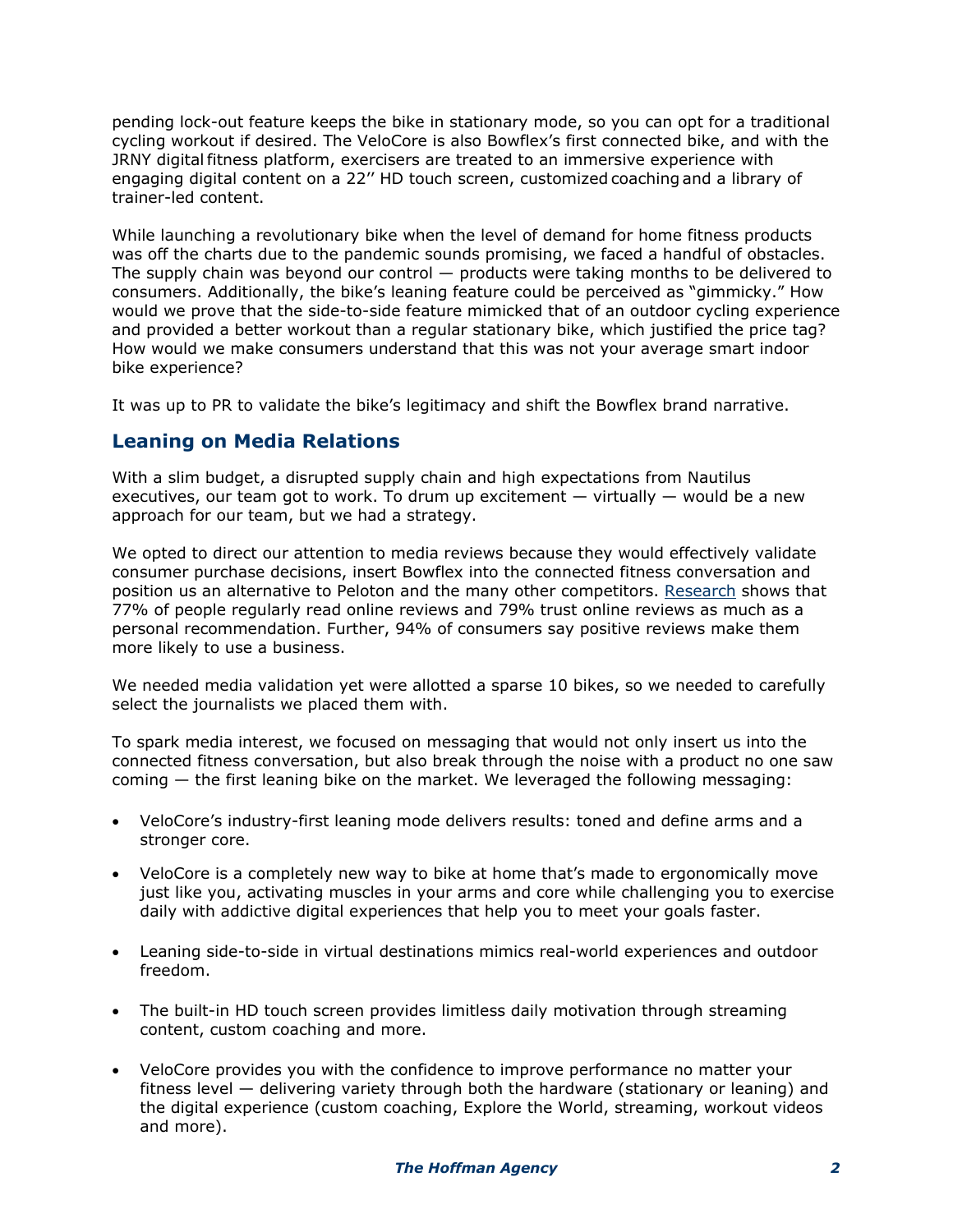In lieu of typical in-person media meetings, we offered media a virtual first look at the new VeloCore bike and JRNY digital fitness platform and access to product experts who dove deep into the technology and consumer research that led to the design. This provided journalists the ability to experience the one-of-a-kind bike and validate its legitimacy; and gave us a window into their thoughts and excitement to help determine if they should receive one of our review units.

# **Leaning with It, Rocking with It**

In our initial briefing outreach, we sparked interest by teasing that Bowflex was redefining home fitness with the launch of a game-changing cardio product engineered to create an immersive experience with unlimited workouts and entertainment. Further, we really leaned into the "magic button" on the bike teasing the following image to spark interest.



Stemming from the initial pre-briefings, we sent the relevant top-tier media a Bowflex VeloCore bike review unit so they could try it out themselves. Needless to say, there were a lot of skeptics.

PC Magazine reviews editor Angela Moscaritolo, in particular, hesitantly agreed to a virtual briefing of the product, along with a review unit — just as long as it was a "*smart fitness product."*

Once she received the Bowflex VeloCore bike and got the chance to test the magic button for herself, all hesitation was put to rest.

Her comprehensive and overwhelmingly positive review of the Bowflex VeloCore bike, covered all aspects of the VeloCore experience including price and membership features; design, specs, and dimensions; assembly and setup; the JRNY interface; her experience working out on the bike; as well as comparisons and conclusions.

Throughout the review, Angela positioned the VeloCore bike against Peloton and emphasized how the VeloCore bike provided a function that Peloton can't  $-$  its leaning capability. **This was the validation consumers needed.**

Here are a few standout quotes from the piece:

*"This Peloton competitor offers a feature you won't find on any other indoor exercise bike available today: the ability to sway side to side as you ride."*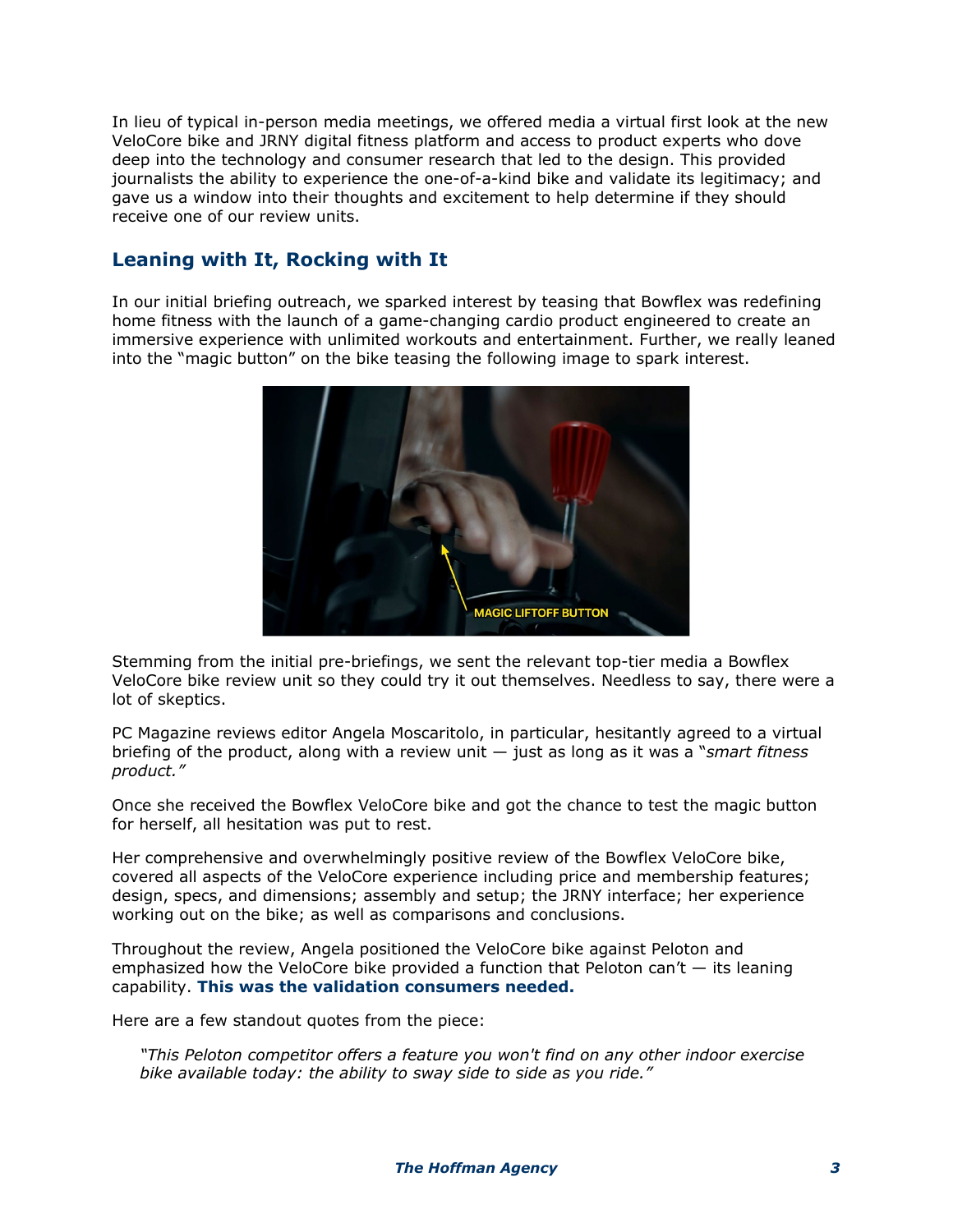*"In the smart indoor exercise bike market, the VeloCore stands out for its unique Lean Mode that lets you tilt left and right, and weave side to side as you ride, a feature you won't find on any competing machines at this time."*

*"I've been testing the VeloCore over the past five weeks. I work out on it for about 30 minutes per session, five times a week, and always end my workouts very sweaty, with a feeling of accomplishment."*

*"It's more than just a gimmick, because with Lean Mode engaged, you'll work your arms, core, and back in addition to your legs as you tilt left and right."*

*"It feels satisfying to slam down on the Lean Mode lock during a workout."*

*"Albeit limited in quantity at the moment, the trainer-led VeloCore classes are excellent."*

*"The VeloCore's video streaming integration has become one of my favorite features."*

Angela highlighted how she has already completed every workout that the JRNY digital fitness platform had to offer, noting that JRNY trainer-led workouts are "*more relaxed*" than Peloton; however, both experiences are well-produced, sequenced, and engaging. Further, she noted that VeloCore's ability to lean side-to-side and streaming platform capabilities add to the bike's appeal, making the price much more justifiable.

As one of the first media to review the bike, we knew that Angela was going to set the record straight and this was going to be the start of the new Bowflex brand narrative.

The power of a review.

#### **It's Raining Reviews**

Once the PC Magazine article appeared, as well as the other reviews from the editors we pre-briefed, the flood gates of media review unit requests and consumer purchases came rushing in. Even though there was up to a three-month wait for the product, media and consumers thought it was worth the wait.

It was raining reviews, which further reinforced our key messages in in tech, fitness, lifestyle and business media, and resulted in well beyond 10 reviews units because the Bowflex VeloCore bike had become "the bike to have."

What the media had to say:

*"I was able to try out the bike, and as someone who gets pretty bored in indoor cycling classes (no one's fault but my own), the experience was impressive. The bike has so many bells and whistles, you really have to experience it for yourself to truly appreciate all of them."*

– Jill Layton, Techwalla

*"This is no mere gimmick; I tested the VeloCore and found that the leaning capability really does add something."*

– Rick Broida, CNET